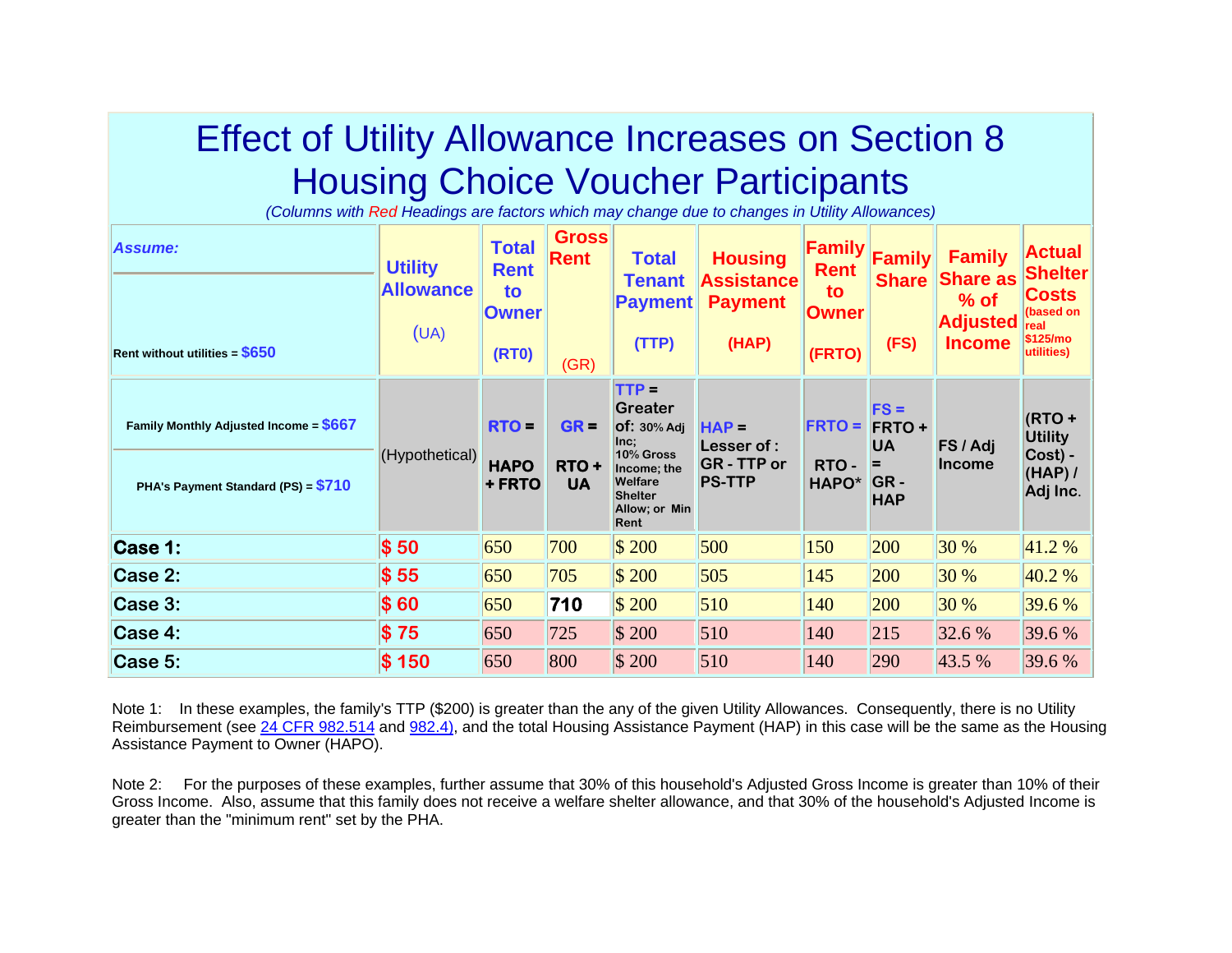*[Ed note: Although this draft was prepared in 2005, almost all of the regulatory citations are still accurate. However, the links within this document are inoperable.]* 

## **The Problem:**

 Utility Allowance schedules must be reviewed at least annually and must be increased if utility costs have risen more than 10% since they were last established. See [24 CFR 982.517](http://www.gulpny.org/Web Templates/Consolidated20Part982.htm#� 982.517 Utility allowance). In the Section 8 Housing Choice Voucher Program, however, when a Section 8 Public Housing Agency (PHA) increases its Utility Allowances (UA), in many cases the participant families will get little or no benefit from the increase unless the PHA simultaneously increases its Payment Standards.

 To illustrate, consider the five cases described below and set out in the Table above. Each example uses a different utility allowance. Everything else stays the same. Assume that the Utility Allowance that was in place when the Payment Standard was adopted by the PHA was \$50. Also assume for the purposes of each of these examples that a) the rent to the landlord is \$650, b) the family's monthly adjusted income is \$667, and c) the Payment Standard set for the apartment size in question is \$710. Consequently, the Total Tenant Payment (based on thirty percent of the family's adjusted income) for this hypothetical household is 30% x \$667 = \$200.

 Remember: the "Total Tenant Payment" (TTP) is *not* the actual total housing cost paid by the household. It is only a figure used for computations to determine the amount of the total Housing Assistance Payment that will be paid by the PHA on behalf of the family. The Housing Assistance Payment covers the payment to by the PHA to the landlord (the "Housing Assistance Payment to Owner") and any payment that might be made to the family as a "Utility Reimbursement" for projected utility costs (based on the utility allowance). The Utility Reimbursement comes into play if the family's TTP is less than the Utility Allowance. (See [24 CFR 982.514](http://www.gulpny.org/Web Templates/Consolidated20Part982.htm#� 982.514 Distribution of housing assistance) and [982.4\)](http://www.gulpny.org/Web Templates/Consolidated20Part982.htm#Utility). If a household is not able to find an apartment where the *total* of the rent plus the utility allowance is *at or below* the Payment Standard, the family will pay more than the TTP for their share of the shelter costs. In most cases, that means this "Family Share" will exceed thirty percent of their adjusted income. (The statutory authority for how the TTP is calculated is found at 42 USC 1437f(o)(2), and the regulation is at [24 CFR 5.628\)](http://www.access.gpo.gov/nara/cfr/cfr-retrieve.html#page1).

Case Illustrations: Let's say that *actual* utility costs have increased from \$ 50 when the Payment Standard was set to *\$125 per month.*

 In Case 1, there is no increase in the Utility Allowance to adjust for higher utility costs. The Payment Standard includes a Utility Allowance component of \$ 50. So, if an apartment *includes* utilities, the rent would have to be below \$710 to be within the Payment Standard. But if the apartment does *not* include utilities, then the rent would have to be at or below \$660 to be within the Payment Standard (\$660 plus \$50 = \$710). Remember, unlike the old Section 8 Certificate program where the family was *not permitted* to rent an apartment above the "Fair Market Rent," in the Housing Choice Voucher program the family *may* rent a unit costing more than the Payment Standard. If they do, though, they have to pay the difference out of their own pocket. There is one important limitation, however. Households who are new to the program and households who must move to a new apartment are subject to an expense **ceiling** on the amount they can pay over the Payment Standard. The ceiling is set at 40% of their Adjusted Income. See [24 CFR 982.305\(a\)\(5\)](http://www.gulpny.org/Web Templates/Consolidated20Part982.htm#� 982.305 PHA approval of assisted tenancy.) and [24 CFR 982.508.](http://www.gulpny.org/Web Templates/Consolidated20Part982.htm#� 982.508 Maximum family share at initial)

 The Housing Assistance Payment in Case 1 will be calculated at \$500 to make up the difference between the family's Total Tenant Payment (\$ 200), based on 30% of their adjusted income, and the Gross Rent (\$ 650 + 50). The "Gross Rent," not the Payment Standard, is used to calculate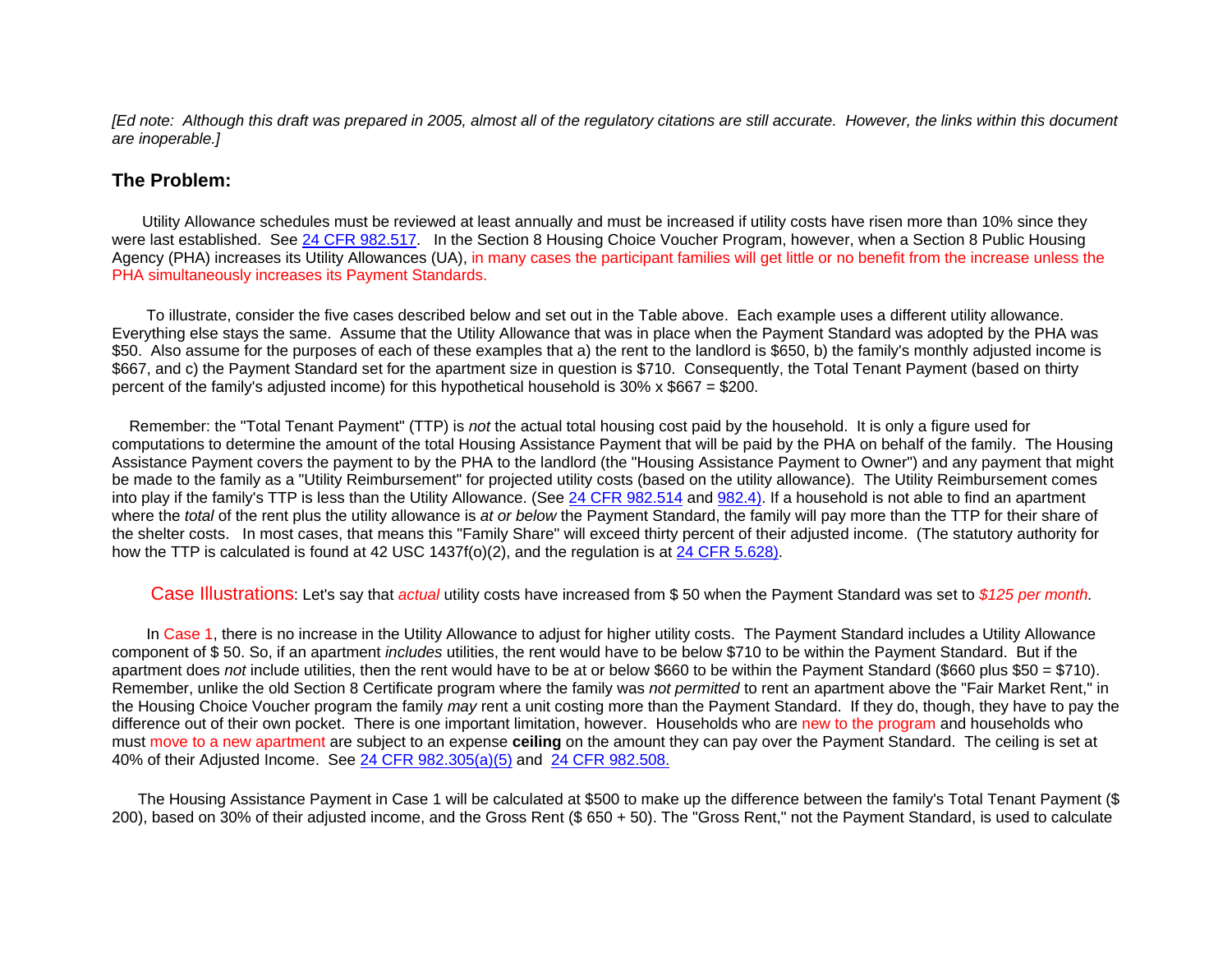the Housing Assistance Payment because the HAP is computed using the *lesser* of the two figures. Here, the total of the rent without utilities (\$650) plus the UA (\$50) is \$700, which is *less* than the Payment Standard set by the PHA for that size apartment (\$710 in our hypothetical). If the Utility Allowance were realistic, the family would then only have to pay thirty percent of its Adjusted Income for its total shelter costs. But, since the utility allowance has not been adjusted to compensate for the \$75 increase in *actual* utility costs (\$125 minus \$50 ), this family will be paying an extra \$75 monthly out of their own pocket. Still, the PHA will calculate their "Family Share" as only \$ 250. That's because the family share is the total of the family's Rent to Owner (\$200), plus the Utility Allowance (\$50). Since the PHA uses the utility a*llowance* as the family's cost of utilities, ignoring the real world cost, the result is that the PHA will see the "Family Share" in this situation as being only 30% of their adjusted income [(650 + 50) - (500)] / (667). That means that when you look at the PHA's overall program, you won't get a true picture of the percentage of households paying more than 30% of their income. That's an important issue because HUD is required to monitor rent burdens in the program and may require a PHA to increase its Payment Standard if more than 40% of the households are paying rent in excess of 30% of their adjusted income. See [24 CFR 982.503\(g\).](http://www.gulpny.org/Web Templates/Consolidated20Part982.htm#� 982.503 Voucher tenancy:  Payment standard) Since the household in our example has actual utility expenses of \$125 per month, their shelter costs in the real world are 41.2% of their adjusted income: [(650 + 125) - (500)] / (667). That's a pretty high rent burden.

### **So what happens if the PHA tries to solve the rent burden problem by increasing the utility allowance? Will the family benefit ?**

 In Cases 2 and 3, when the UA is nominally increased from fifty dollars per month to either \$ 55 or \$ 60, the family **DOES** get a dollar for dollar benefit equal to the amount of the increase. That's because the Gross Rent (the total of the rent for that particular apartment (\$650) and the new utility allowance (either \$55 or \$60) is still either at the Payment Standard (\$710) or below it. This will help the family slightly. But the nominal five or ten dollar increase in the utility allowance is still far below the actual \$75 increase in utility *costs.* The family will still be paying the balance of the real world utility costs out of their own pocket. Moreover, as in Case 1, the percent of income of the "Family Share" will still calculate for Section 8 program purposes to be only 30% of their adjusted income. In fact, however, the familiy's out of pocket shelter expenses will still be much higher (40.2% and 39.6%, respectively). In the real world, then, the family's shelter expenses in these two examples drops only slightly from Case 1. They still have an excessively high rent burden.

### **Would a larger increase in the Utility Allowance solve the problem?**

Unfortunately, "No." Any further increases will just keep the family at the same level as Case 3. Here's why:

 In Cases 4, and 5, the Utility Allowance increases more substantially to \$75 in Case 4 and \$150 in Case 5. Either of those increases (or *any* increase over \$60) will push the Gross Rent (the total amount of the rent for the apartment, plus the new Utility Allowances) *over* the existing \$ 710 Payment Standard (to \$ 725 and \$800 respectively). As a result, the family **DOES NOT** get a full dollar-for-dollar benefit from the increase. In fact, they hardly get any of it. Remember, when the Gross Rent is *greater* than the Payment Standard, the Housing Assistance Payment is computed using the lower figure -- the Payment Standard. Consequently, the Housing Assistance Payment will be locked in at \$ 510. That's the amount of the Payment Standard minus the Total Tenant Payment (\$710 - 200).

 Even though an increase in the utility allowance raises the Gross Rent past the Payment Standard, *if the Payment Standard itself is not increased,* the Housing Assistance Payment will freeze at the amount based on the unadjusted Payment Standard. All the family will get in Cases 4 and 5 compared to Case 1 is a \$10 benefit -- the difference between the \$500 Housing Assistance Payment calculated using the Gross Rent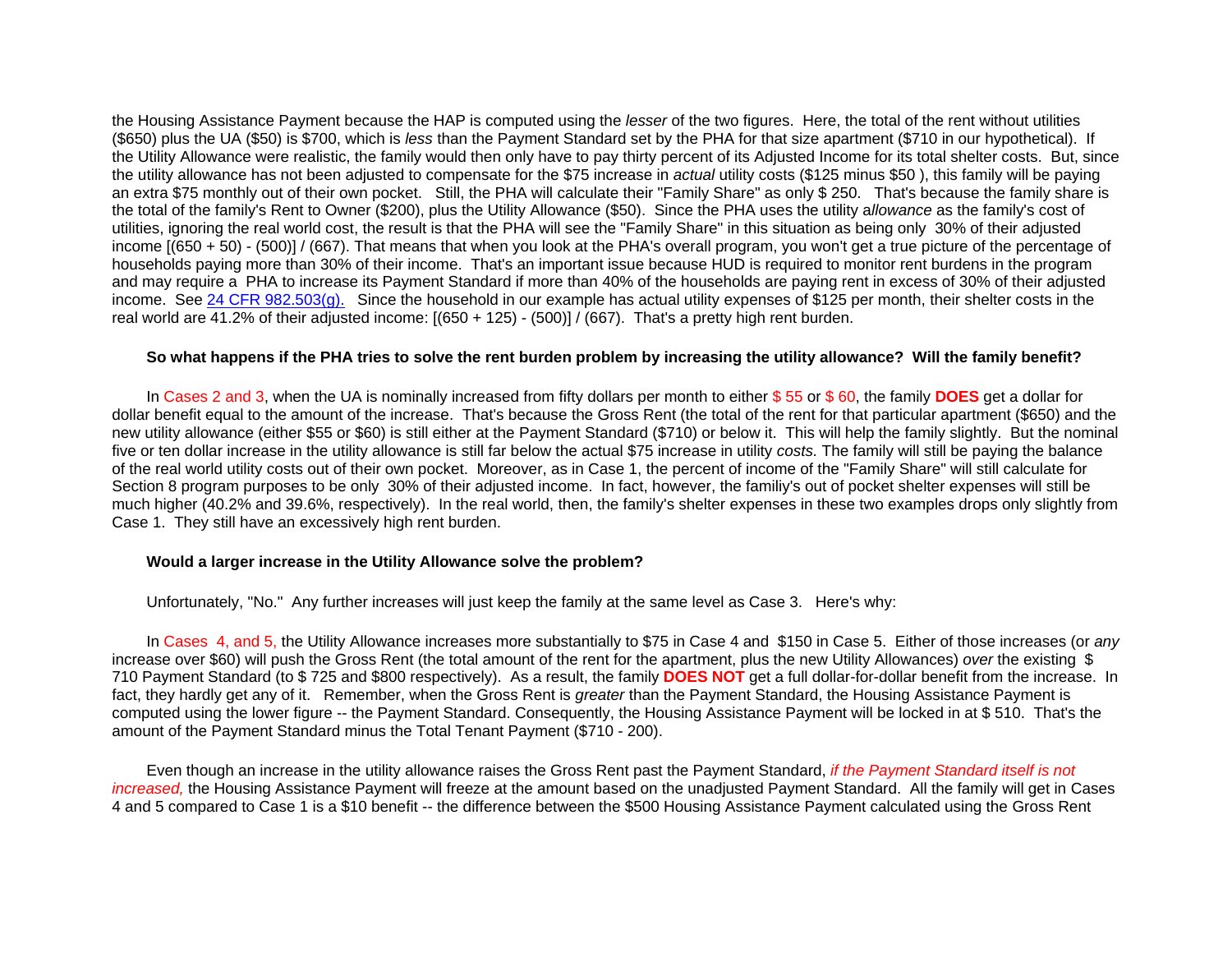(including the *original* utility allowance of \$50) and the \$510 Housing Assistance Payment calculated by using the *unadjusted* Payment Standard, which applies whenever the Gross Rent becomes higher than the Payment Standard because of the increased utility allowance.

#### **But the problem gets worse:**

 In Cases 4 and 5, when the PHA calculates the "Family Share," it will include the amount of the utility allowance increases. For what it is worth, the new Utility Allowances at least provide a closer approximation of the household's actual utility costs -- even though the family won't get an increase in the amount of their subsidy. In case 5, the amount of the utility allowance actually exceeds our hypothetical utility bill -- a situation not likely to occur. But let's suppose that the real utility cost *was* \$150 and the PHA increased the Utility Allowance in exactly that amount. Unless the PHA simultaneously increases the Payment Standard, not only will households already in the program get merely a \$10 benefit, *new* program participants and *anyone who has to move to a new apartment* will have another problem: their Family Share will exceed 40% of their Adjusted Income. The PHA would then be unable to approve this apartment for such a family. See [24 CFR 982.305\(a\)\(5\)](http://www.gulpny.org/Web Templates/Consolidated20Part982.htm#� 982.305 PHA approval of assisted tenancy.) and [24 CFR 982.508.](http://www.gulpny.org/Web Templates/Consolidated20Part982.htm#� 982.508 Maximum family share at initial) In Case 5 above, the PHA could *not* approve the unit for a Section 8 tenancy based upon that family's income, even though the utility allowance had been increased to supposedly cover the actual cost.

## **CONCLUSIONS:**

 Since current program participants get no dollar benefit from increases in the utility allowance once the total of the rent to the owner and the new utility allowance goes over the current Payment Standard, *raising Utility Allowances without a corresponding increase in the Payment Standard is likely to help only a few households*. Only tenants who currently have very low rents in relation to the Payment Standard will be helped, and even *they* will only benefit up to the point that the new utility allowance gets their "Gross Rent" up to the Payment Standard.

 Even worse, *increasing utility allowances without increasing the Payment Standard has a potentially very negative effect on new Section 8 households or current participants who must move.* Increasing the utility allowance without increasing the Payment Standard reduces housing choice while providing little or no financial advantage.

## **A Partial Solution?**

 Advocates should review the adequacy of their PHA's utility allowances and ascertain whether there is a need to increase both the utility allowances *and the Payment Standards* in order to offset higher heating fuel and electricity costs. These issues could be raised in the annual PHA Plan process, especially where the allowance has remained unadjusted in the face of rising utility costs.